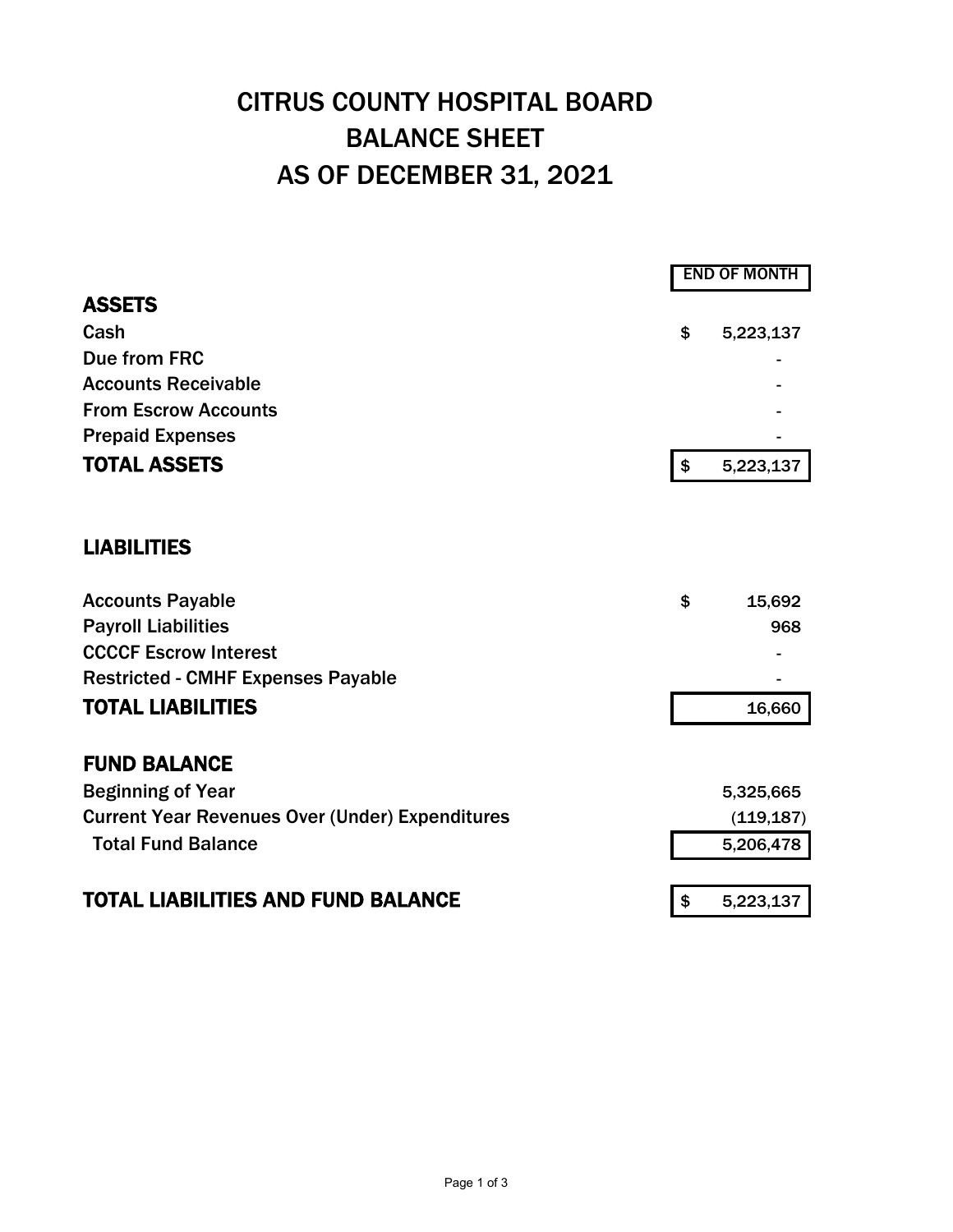## CITRUS COUNTY HOSPITAL BOARD STATEMENT OF REVENUES, EXPENDITURES AND CHANGES IN FUND BALANCE ACCUMULATION OF MONTHLTY AMOUNTS TO ARRIVE AT YEARLY AMOUNTS

|                                                         | Oct-21              | Nov-21       | $Dec-21$     | $Jan-22$     | Feb-22                  | $Mar-22$             | Apr-22               | $May-22$               | $Jun-22$                | $Jul-22$               | <b>Aug-22</b> | $Sep-22$     | YEAR TO DATE               | 2021/22 BUDGET        |
|---------------------------------------------------------|---------------------|--------------|--------------|--------------|-------------------------|----------------------|----------------------|------------------------|-------------------------|------------------------|---------------|--------------|----------------------------|-----------------------|
| <b>REVENUES</b>                                         |                     |              |              |              |                         |                      |                      |                        |                         |                        |               |              |                            |                       |
| Ad valorem:                                             |                     |              |              |              |                         |                      |                      |                        |                         |                        |               |              |                            |                       |
| <b>Delinquent distributions</b>                         | $29 \quad$ \$<br>\$ | 6            | $\mathbf{s}$ | $\mathbf{s}$ | \$.                     |                      | \$                   |                        |                         | ·IS                    |               | - \$         | 35                         | s.                    |
| <b>Excess fees</b>                                      |                     |              |              |              |                         |                      |                      |                        |                         |                        |               |              |                            |                       |
| Interest income                                         | 138                 | 124          | 114          |              |                         |                      |                      |                        |                         |                        |               |              | 377                        | 120,000               |
| Legal fees reimbursements                               |                     |              |              |              |                         |                      |                      |                        |                         |                        |               |              | $\overline{\phantom{a}}$   |                       |
| <b>Indemnity Refund CMS</b>                             |                     |              |              |              |                         |                      |                      |                        |                         |                        |               |              | $\sim$                     |                       |
| Miscellaneous income                                    |                     |              |              |              |                         |                      |                      |                        |                         |                        |               |              |                            |                       |
| <b>TOTAL REVENUES</b>                                   | 168                 | 130          | 114          |              |                         |                      |                      |                        |                         |                        |               |              | 412                        | 120,000               |
|                                                         |                     |              |              |              |                         |                      |                      |                        |                         |                        |               |              |                            |                       |
|                                                         |                     |              |              |              |                         |                      |                      |                        |                         |                        |               |              |                            |                       |
| <b>EXPENDITURES</b>                                     |                     |              |              |              |                         |                      |                      |                        |                         |                        |               |              |                            |                       |
| <b>Personnel Expenditures</b>                           |                     |              |              |              |                         |                      |                      |                        |                         |                        |               |              |                            |                       |
| <b>Salaries</b>                                         | 10,439              | 10,550       | 23,753       |              |                         |                      |                      |                        |                         |                        |               |              | 44,743                     | 131,000               |
| <b>Employer social security tax</b>                     | 647                 | 654          | 1,473        |              |                         |                      |                      |                        |                         |                        |               |              | 2,774                      | 8,500                 |
| Employer medicare tax                                   | 151                 | 153          | 344          |              |                         |                      |                      |                        |                         |                        |               |              | 649                        | 2,100                 |
| State unemployment tax                                  |                     |              |              |              |                         |                      |                      |                        |                         |                        |               |              |                            | 150                   |
| <b>Health insurance</b>                                 |                     |              |              |              |                         |                      |                      |                        |                         |                        |               |              |                            | 9,170                 |
| <b>Employer FRS contribution</b>                        | 1,130               | 1,130        | 1,142        |              |                         |                      |                      |                        |                         |                        |               |              | 3,401                      | 13,500                |
| <b>ADP fees</b>                                         | 429                 | 296          | 325          |              |                         |                      |                      |                        |                         |                        |               |              | 1.049                      | 3,950                 |
| <b>Total Personnel Expenditures</b>                     | 12,796              | 12,783       | 27,037       |              |                         |                      |                      |                        |                         |                        |               |              | 52,616                     | 168,370               |
| <b>Administrative Expenditures</b>                      |                     |              |              |              |                         |                      |                      |                        |                         |                        |               |              |                            |                       |
| <b>Tax Collector commissions</b>                        | $\mathbf{1}$        | $\Omega$     |              |              |                         |                      |                      |                        |                         |                        |               |              | - 1                        |                       |
| Legal services- CCHB                                    | 195                 | 1,380        |              |              |                         |                      |                      |                        |                         |                        |               |              | 1,575                      | 75,000                |
| Legal services- FRC issues                              | 14,332              |              |              |              |                         |                      |                      |                        |                         |                        |               |              | 14,332                     |                       |
| <b>Transcription services</b>                           |                     |              |              |              |                         |                      |                      |                        |                         |                        |               |              |                            |                       |
| <b>Audit fees</b>                                       |                     |              |              |              |                         |                      |                      |                        |                         |                        |               |              |                            | 10,300                |
| Audit fees - lease transactions                         |                     |              |              |              |                         |                      |                      |                        |                         |                        |               |              |                            | 7,000                 |
| Accounting and website services                         |                     |              |              |              |                         |                      |                      |                        |                         |                        |               |              |                            | 4,500                 |
| <b>Consulting fees-Auditor General operations audit</b> |                     |              |              |              |                         |                      |                      |                        |                         |                        |               |              |                            | 2,500                 |
| Consulting fees- Funding needs study                    |                     |              |              |              |                         |                      |                      |                        |                         |                        |               |              |                            | 2,500                 |
| <b>Bank fees</b>                                        |                     |              |              |              |                         |                      |                      |                        |                         |                        |               |              |                            | 200                   |
| <b>Membership fees</b>                                  | 175                 |              |              |              |                         |                      |                      |                        |                         |                        |               |              | 175                        | 300                   |
| Office supplies, equipment and maintanence              |                     |              | 118          |              |                         |                      |                      |                        |                         |                        |               |              | 118                        | 500                   |
| Telephone and internet                                  | 289                 | 289          | 289          |              |                         |                      |                      |                        |                         |                        |               |              | 867                        | 4,000                 |
|                                                         |                     |              |              |              |                         |                      |                      |                        |                         |                        |               |              |                            |                       |
| Printing and copying                                    |                     |              |              |              |                         |                      |                      |                        |                         |                        |               |              |                            | 400                   |
| Postage, shipping, delivery                             |                     |              |              |              |                         |                      |                      |                        |                         |                        |               |              |                            | 400                   |
| Rent                                                    | 480                 | 480          | 480          |              |                         |                      |                      |                        |                         |                        |               |              | 1,441                      | 5,800                 |
| Travel, conferences and education                       |                     |              |              |              |                         |                      |                      |                        |                         |                        |               |              |                            | 500                   |
| Insurance                                               | 47,165              |              |              |              |                         |                      |                      |                        |                         |                        |               |              | 47,165                     | 48,000                |
| Advertising                                             | 43                  |              | 17           |              |                         |                      |                      |                        |                         |                        |               |              | 60                         | 300                   |
| Miscellaneous expense                                   |                     |              | 1.250        |              |                         |                      |                      |                        |                         |                        |               |              | 1.250                      | 3,000                 |
| <b>Total Administrative Expenditures</b>                | 62,679              | 2,150        | 2,155        |              |                         |                      |                      |                        |                         |                        |               |              | 66,983                     | 165,200               |
| <b>Other Expenditures</b>                               |                     |              |              |              |                         |                      |                      |                        |                         |                        |               |              |                            |                       |
| Contribution to Veterans Village of Citrus County       |                     |              |              |              |                         |                      |                      |                        |                         |                        |               |              |                            |                       |
| Contribution to Salvation Army - Mobil Canteen          |                     |              |              |              |                         |                      |                      |                        |                         |                        |               |              |                            |                       |
| <b>Contribution to CCCCF</b>                            |                     |              |              |              |                         |                      |                      |                        |                         |                        |               |              |                            |                       |
| <b>TOTAL EXPENDITURES</b>                               | 75,475              | 14,932       | 29,191       |              |                         |                      |                      |                        |                         |                        |               |              | 119,599                    | 333,570               |
|                                                         |                     |              |              |              |                         |                      |                      |                        |                         |                        |               |              |                            |                       |
| <b>EXCESS OF REVENUES OVER (UNDER)</b>                  |                     |              |              |              |                         |                      |                      |                        |                         |                        |               |              |                            |                       |
| <b>EXPENDITURES</b>                                     | (75, 308)           | (14, 802)    | (29, 077)    |              |                         |                      |                      |                        |                         |                        |               |              | (119, 187)                 | (213, 570)            |
|                                                         |                     |              |              |              |                         |                      |                      |                        |                         |                        |               |              |                            |                       |
| <b>OTHER SOURCES</b>                                    |                     |              |              |              |                         |                      |                      |                        |                         |                        |               |              |                            |                       |
| Reserve for preservation of CCHB assets                 |                     |              |              |              |                         |                      |                      |                        |                         |                        |               |              |                            |                       |
| (Ch. 2014-254, Laws of Firoida)                         |                     |              |              |              |                         |                      |                      |                        |                         |                        |               |              |                            |                       |
|                                                         | 5,325,665           | 5,325,665    | 5,325,665    |              |                         |                      |                      |                        |                         |                        |               |              | 5,325,665                  |                       |
|                                                         |                     |              |              |              |                         |                      |                      |                        |                         |                        |               |              |                            |                       |
|                                                         |                     |              |              |              |                         |                      |                      |                        |                         |                        |               |              |                            |                       |
|                                                         |                     |              |              |              |                         |                      |                      |                        |                         |                        |               |              |                            |                       |
| <b>EXCESS OF REVENUES AND OTHER USES OVER</b>           |                     |              |              |              |                         |                      |                      |                        |                         |                        |               |              |                            |                       |
| (UNDER) EXPENDITURES AND OTHER USES                     | 5,250,357 \$<br>\$  | 5,310,862 \$ | 5,296,587 \$ | $\sim$       | $\frac{1}{2}$<br>$\sim$ | $\sqrt{2}$<br>$\sim$ | $\sqrt{ }$<br>$\sim$ | $\mathsf{I}$<br>$\sim$ | $\frac{1}{2}$<br>$\sim$ | $\mathsf{I}$<br>$\sim$ | ls.<br>$\sim$ | \$<br>$\sim$ | 5,206,478<br>$\frac{1}{2}$ | (213,570)<br><b>S</b> |